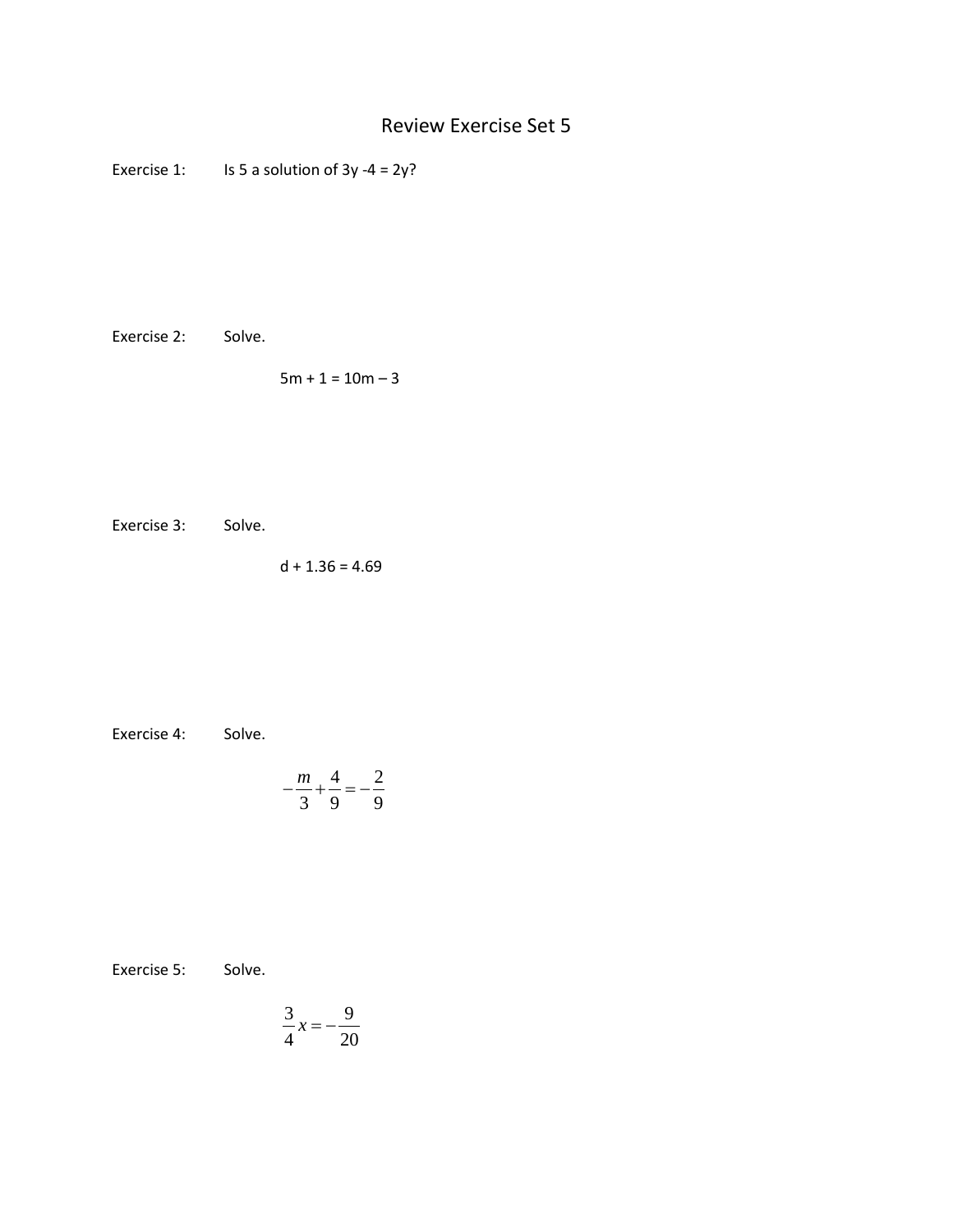## Review Exercise Set 5 Answer Key

Exercise 1: Is 5 a solution of  $3y - 4 = 2y$ ?

$$
3y - 4 = 2y
$$
  
3(5) - 4 = 2(5)  
15 - 4 = 10  
11 = 10 False

## **5 is not a solution since it produces a false statement**

Exercise 2: Solve.

```
5m + 1 = 10m - 35m - 5m + 1 = 10m - 5m - 31 = 5m - 31 + 3 = 5m - 3 + 34 = 5m4 \div 5 = 5m \div 5\frac{4}{5} = m
```
Exercise 3: Solve.

$$
d + 1.36 = 4.69
$$
  

$$
d + 1.36 - 1.36 = 4.69 - 1.36
$$
  

$$
d = 3.33
$$

Exercise 4: Solve.

$$
-\frac{m}{3} + \frac{4}{9} = -\frac{2}{9}
$$

Multiply each fraction by the LCD

$$
9 \times \left(-\frac{m}{3}\right) + 9 \times \left(\frac{4}{9}\right) = 9 \times \left(-\frac{2}{9}\right)
$$

Divide the denominators into the LCD

$$
3 \times (-m) + 1 \times (4) = 1 \times (-2)
$$

Multiply

$$
-3m + 4 = -2
$$